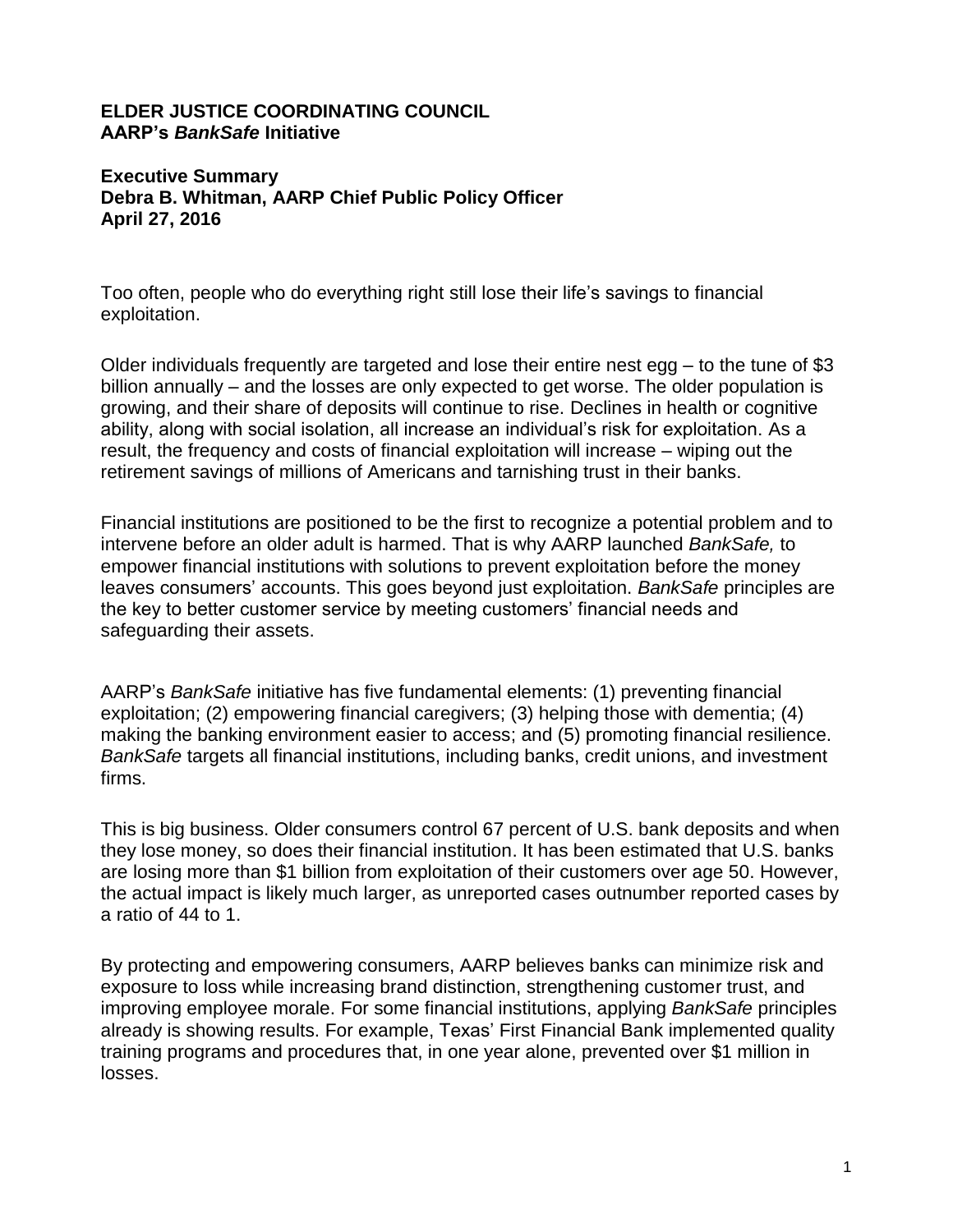We believe that a partnership that includes AARP, the financial industry, frontline workers, policy experts and community activists is the most effective way to fight exploitation. Through *BankSafe*, AARP is working to leverage the strengths of all stakeholders by bringing together resources, skills, knowledge, distribution networks, and established brand identities.

AARP is acting as a broker between consumers and the financial industry, a role for which we are uniquely qualified. Our nationwide influence reaches nearly 38 million members, and we have been building a reputation of trust with older Americans since our founding in 1958.

To solve the growing problem of exploitation, we needed to understand how our members experienced being the target of fraud and abuse and whether they viewed their financial institution as offering protection. The AARP Public Policy Institute commissioned a survey of consumers, and the results were not surprising: financial exploitation is a major concern for older consumers.

We also found that:

- Older consumers want to feel protected. Four out of five consumers age 50-plus prefer establishing accounts at a bank that has at least one service to fight exploitation.
- Training is crucial. Over 85 percent said they were highly interested in bank employees being trained in preventing exploitation.
- Preventing exploitation can build lasting trust. Over 40 percent of customers placed more trust in their financial institution based on how it handled an incident of exploitation.

Our research demonstrates that consumers strongly support strategies that protect them from financial exploitation.

Taking to heart what we learned from consumers, along with "an ounce of prevention equals a pound of cure," AARP launched *BankSafe* to spread knowledge and insights based on global promising practices that educate the financial services industry on how to fight exploitation. Innovation does not have borders and these practices represent a blueprint of proven solutions that enhance training, security, and safeguard assets – for the benefit of banks, as well as their customers.

*BankSafe* is fighting exploitation on several fronts:

- We are creating a national online training program to help employees in financial institutions detect and prevent exploitation.
- We are spotlighting promising practices that financial institutions can use to protect their customers from exploitation.